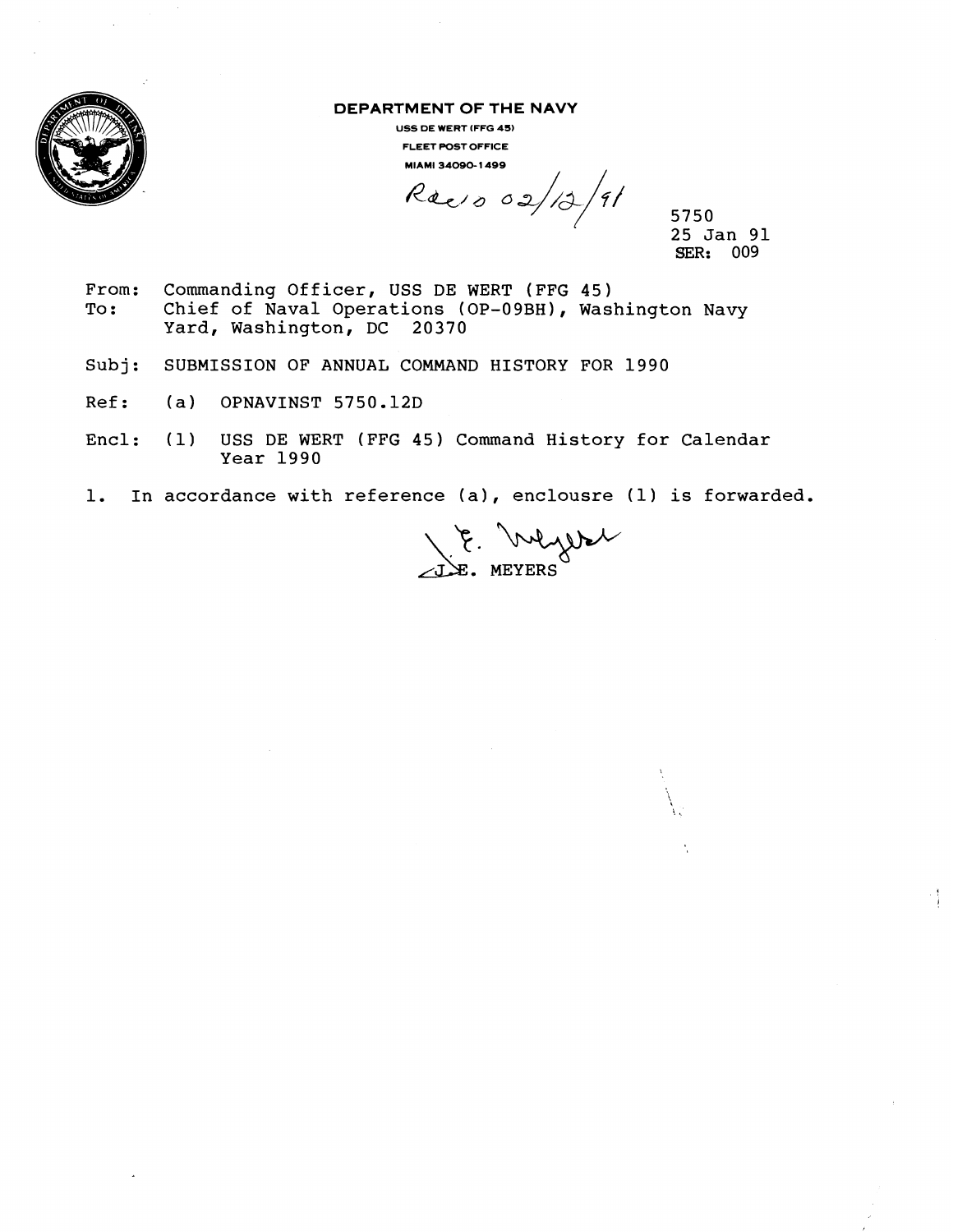## 1990. %IST OF SIGNIFICANT EVENTS

| 02 JAN 90        | Completed DSRA at Atlantic Drydock and Marine |
|------------------|-----------------------------------------------|
|                  | Shipyard in Jacksonville, FL                  |
| $16 - 18$ JAN 90 | Aviation Certification                        |
| 20 JAN 90        | Inclining experiment                          |
| 29 JAN 90        | Rearming at Weapons Station Charleston, SC    |
| 30 JAN-02 FEB 90 | Week One Work Ups (WOWU) with HSL 46 DET 6    |
| 05-09 FEB 90     | Combat Systems Mobile Training Team Visit     |
|                  | (CSMTT), Preventive Maintenance System Assist |
|                  | Visit (PMS)                                   |
| 26 FEB 90        | NAVSURFLANT Safety Assist Visit               |
| 28 FEB-02 MAR 90 | Command Inspection                            |
| 05-13 MAR 90     | Weapons Systems Accuracy Testing (WSAT)       |
| 11 MAR 90        | Port Visit; Fredericksted, St. Croix          |
| 16-18 MAR 90     | Port Visit; Fort Lauderdale, FL               |
| 19-22 MAR 90     | RAST Landing Qualification (RLQ's) off        |
|                  | Mayport, FL                                   |
| 23-25 MAR 90     | Port Visit; Miami, FL                         |
| 28-30 MAR 90     | Training Readiness Evaluation (TRE)           |
| 02-04 APR 90     | Surprise PMS Inspection                       |
| 16-20 APR 90     | Engineering Maintenance Assist Team Visit     |
|                  | (EMAT)                                        |
| 18 APR 90        | CDR John E. Meyers relieved CDR A.T. Church   |
|                  | III as Commanding Officer                     |
| 18 MAY-23 JUN 90 | Refresher Training, Guantanamo Bay, Cuba      |
| 23 JUN 90        | Dependent's Cruise                            |
| 09-10 JUL 90     | Operation Propulsion Plant Examination        |
|                  | (OPPE)                                        |
| 11 JUL-03 AUG 90 | IMAV 7                                        |
| 10 AUG 90        | SURFLANT Force Master Chief Visit, BMCM(SW)   |
|                  | Reynolds                                      |
| 16-18 AUG 90     | RLQ Platform off of Mayport, FL               |
| 20 AUG-01 SEP 90 | Tail Proficiency Training (TPT)               |
| 26-27 SEP 90     | Combat Systems Assessment (CSA)               |
| 01-21 OCT 90     | Law Enforcement Operations (LEO)              |
| 22-24 OCT 90     | Port Visit, Key West, FL                      |
| 29-31 OCT 90     | Supply Management Inspection (SMI)            |
| 26 NOV-02 DEC 90 | SIDEKICK Testing                              |
| 04-07 DEC        | Operation Greyhound - COMDESRON SIX Embarked  |
| 10-14 DEC        | EMAT visit                                    |
| 17-21 DEC        | <b>SOCEX</b>                                  |
|                  |                                               |

DE WERT began the new year at the Atlantic Drydock and Marine shipyard in Jacksonville, Florida completing a five month DSRA. On 2 January the ship moved to the Mayport, Florida Naval Station to begin a three week post DSRA IMAV. On 4 January the ship shifted berths. During the week of 16 January a myriad of certification teams and assist visits took place including a TEMPEST Inspection, EOSS verification, Aviation Certification, Explosive Safety Review, Physical Security Assist, Magazine Safety Inspection, and Sonar Certification. A Martin Luther King, Jr. memorial service was held in the starboard helo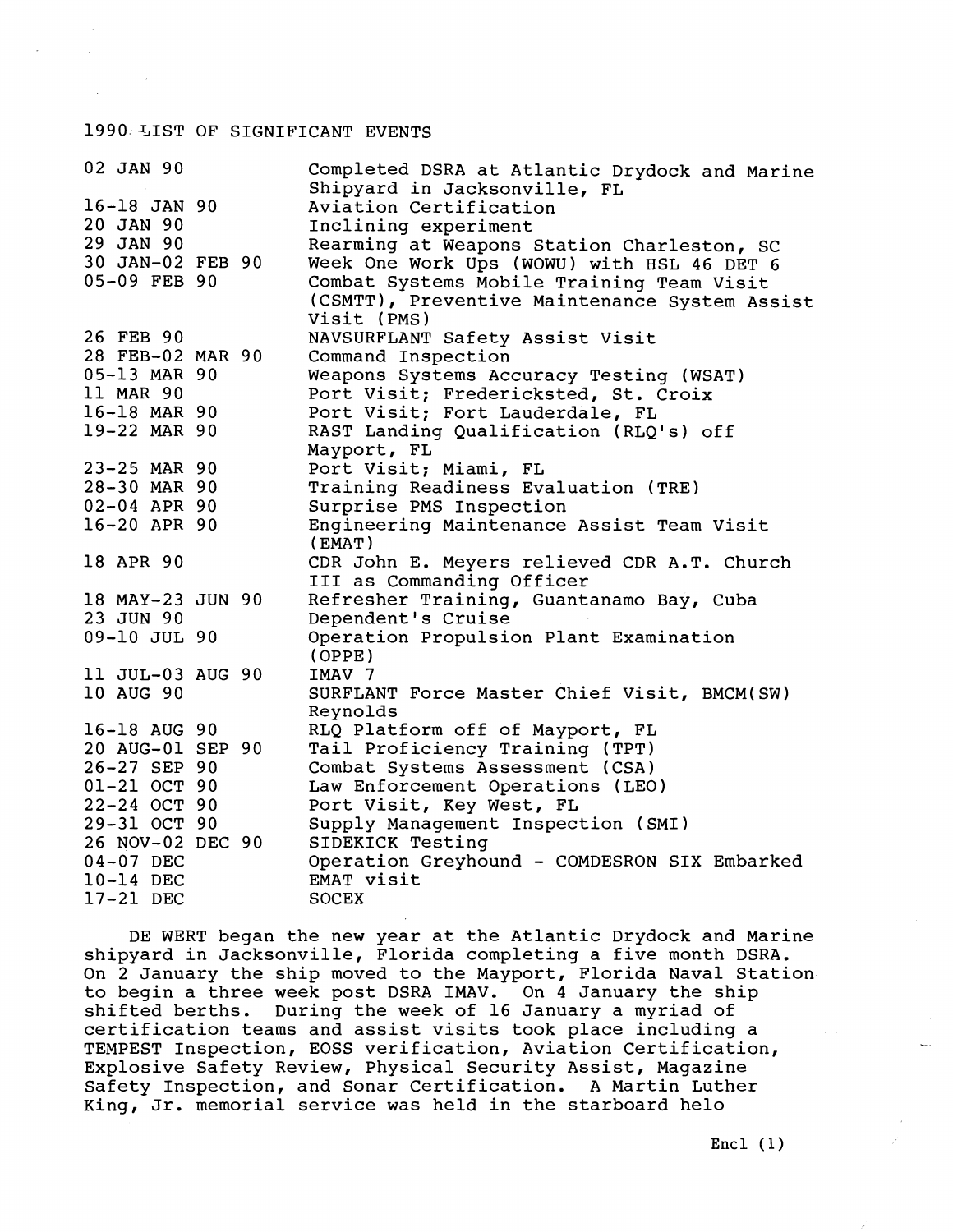hangar on 16 January as well. The semiannual PRT took place on the 17th and 18th and the ship got underway on the 20th to conduct an inclining experiment to measure the change in the ship's stability as a result of the extensive work accomplished during DSRA. On the 22nd, DE WERT was underway for Charleston, South Carolina. An UNREP with USNS JOSHUA HUMPHREYS occurred on the 24th. A combined personnel inspection and awards ceremony took place on the 25th and DE WERT anchored later that same day to conduct a sonar source level test. The ship arrived in Charleston on the 26th and transited to the Weapons Station on<br>the 29th to rearm. Underway again on the 30th, DE WERT received Underway again on the 30th, DE WERT received HSL 46 DET 6 and conducted Week One Work Ups in the Charleston Operations Area becoming familiar once again with helicopter operations.

Week One Work Ups were extremely successful and concluded on February 2nd when the ship returned to Charleston. A Combat Systems Mobile Training Team visit occurred simultaneously with a Preventive Maintenance System Assist visit 5-9 February. DE WERT held a sports day on the afternoon of February 9th at the Charleston Naval Base Recreation Park. was christened on February llth as part of a catholic mass celebration in the starboard helicopter hangar. DE WERT got underway on the 12th for a week of antisubmarine warfare training in the Charleston Operations area. A brief awards ceremony and captain's call was held on the afternoon of the 12th. CDR Church received notification on the 15th that he had been selected for promotion to 0-6. A well attended and very successful ship's dinner/dance was held on the evening of February 17th. PAATLANT assist visit occurred 20-23 February to evaluate the ship's administrative and disbursing operations. The mand were named as the new ship's Ombudsmen on 23

February. A NAVSURFLANT Safety Assist Visit took place on February 26th and DE WERT's Command Inspection began on February 28th. Ensign came in second place in the Charleston Naval Base 1.5 mile run also held on February 28th.

On March 2nd the Command Inspection was completed with a personnel inspection of the entire crew by Captain LEWIS, COMDESRON SIX. MSCM(SW) Rodreick relieved EMCM(SW) Brown as Command Master Chief on that same day. Tours of the ship took place by church youth groups and nuclear power candidates on the 3rd. DE WERT got underway on March 5th for Roosevelt Roads, Puerto Rico with HSL 46 DET 6 to undergo Weapons Systems Accuracy Testing (WSAT). Arriving at Puerto Rico on the 8th, the ship was underway in the local operating area each day and held a picnic and sports day on the 10th. DE WERT left Puerto Rico on the llth and anchored at Fredericksted, St. Croix that same evening. On March 13th WSAT was completed and the ship got underway for a port visit in Ft. Lauderdale, Florida, arriving on the 16th. On the 19th the ship was again underway to conduct Rast Landing Qualifications (RLQs) in the Jacksonville, Florida operating area. DE WERT refueled at the Mayport Naval Station on march 20th and again on the 22nd while outboard the USS MCINERNEY (FFG

2 **Encl (1)**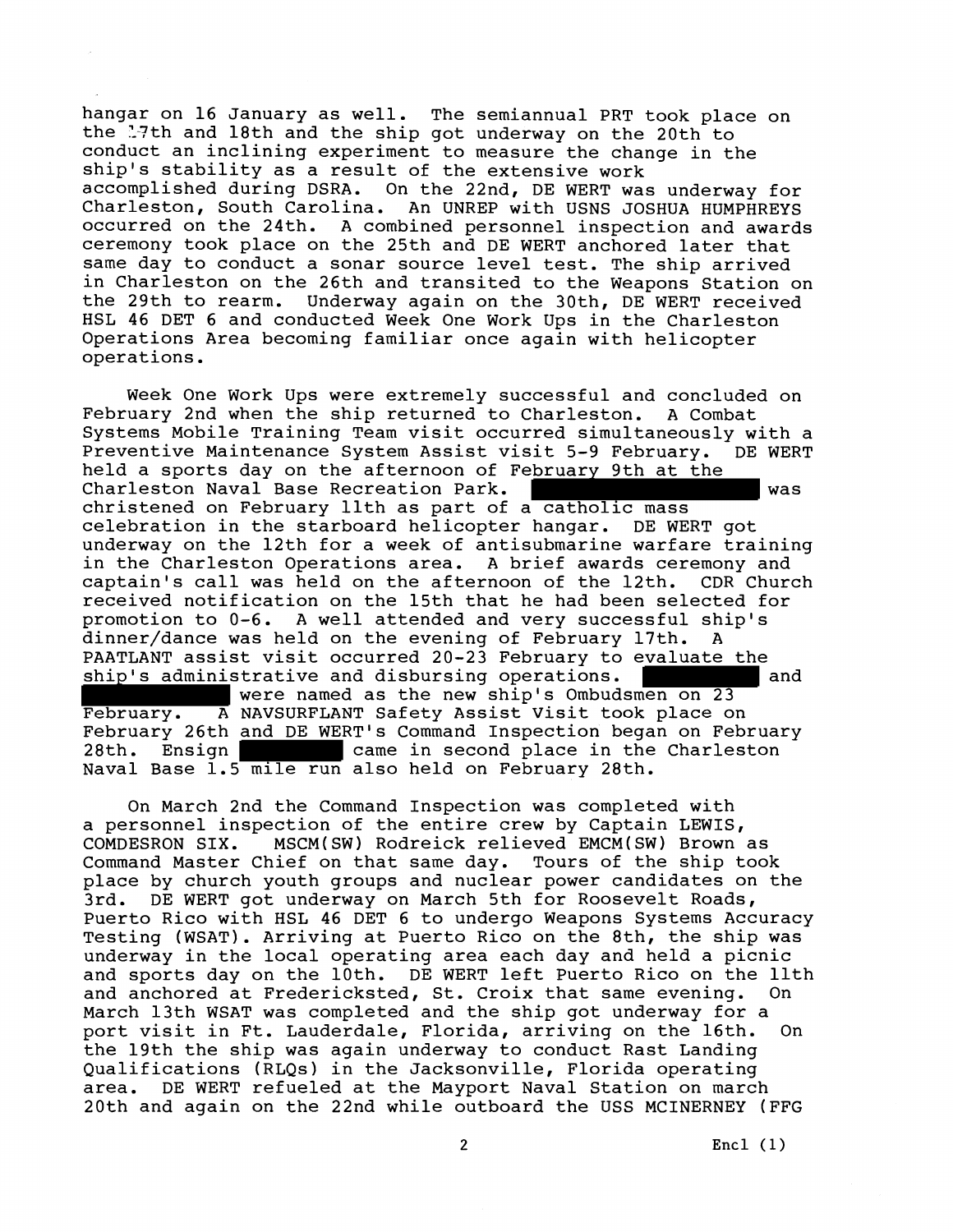8). After RLQs were completed on the 22nd, the ship headed for a port visit in Miami, Florida through March 25th. Underway on the 26th, DE WERT returned to Charleston on the 27th. The Training Readiness Evaluation (TRE), Harpoon Material Certification, and an Aviation Supply Assist Visit were all held over the next three days. On March 30th the inbrief for a surprise 3M Inspection was held.

The first week in April was a very busy one. In addition to the 3M Inspection, other events included a Supply Management Assist Visit, a visit by the LAMPS Mobile Tactical Training Unit, a Performance Monitoring Team Visit, participation in the Charleston Naval Base Hurricane Exercise, and a torpedo tube ORDALT. A Captain's Call was held on the 9th and later that same day the Prospective Commanding Officer, CDR John E. Meyers reported aboard. DE WERT got underway on the 10th for the Charleston operating area and returned the next day. A personnel inspection was held on the 13th. The ship sponsored an Easter Egg Hunt and cookout on the 14th for the families of all crewmembers. An Engineering Maintenance Assist Team visit began on the 16th. As part of this training the ship got underway on the 17th and returned to port on the 20th. CDR A.T. Church I11 was relieved by CDR John E. Meyers as Commanding Officer on the 18th. On the 27th the ship held a picnic and sports day. On the 28th and 29th DE WERT hosted tours by Boy Scout and ROTC groups.

On May 1st the ship shifted berths outboard of the USS CARR (FFG 52). DE WERT participated in the 20B5 trainer over a two week period that began on the 1st. A Ship's Configuration Logistics Supply Index Training visit took place on the 2nd and<br>3rd. A group of South American Naval Officers took an extensive A group of South American Naval Officers took an extensive tour of the ship on the 2nd. DE WERT participated in the Charleston Naval Base Security exercise from the 7th to the 10th. The ship signed into a partnership with Summerville Elementary School on the 7th as part of the Navy Wide Personal Excellence Program. On the 16th DE WERT began a DSMR to evaluate the ship's readiness for undergoing Refresher Training. Later that same afternoon the Officers and Chief Petty Officers attended an informal reception with the faculty and staff of Summerville Elementary School. A berth shift also took place on the 16th. The equipment for HSL 46 DET 6 was loaded on the 17th. On the 18th DE WERT got underway for Guantanamo Bay, Cuba. Refueling took place at sea with USNS HENRY J. KAISER on the 19th. The ship arrived in Guantanamo Bay on the 20th for five weeks of intense training for the entire crew in the areas of damage control, deck seamanship, combat systems, and engineering. An ARI was conducted on the 21st to assess the ship's equipment and material readiness for the training period which involved getting underway and returning to port nearly every day.

On June 2nd the ship held a picnic ashore. On the 13th an UNREP took place with the USNS PAWTUCKET. A second ship's picnic was held on the 16th. Completing Refresher Training on the 20th, DE WERT departed for Mayport, Florida the same day. A personnel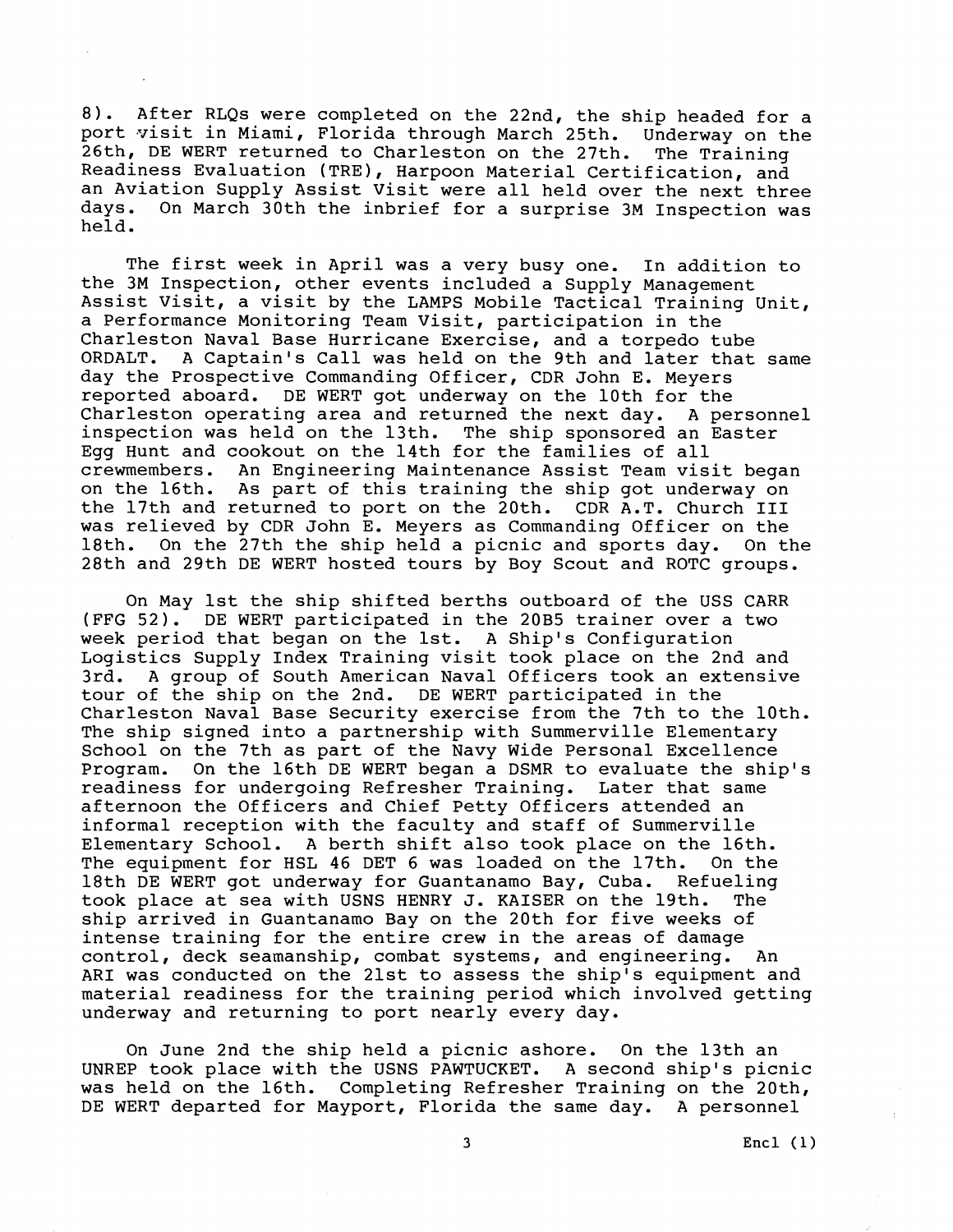inspection was held on the 21st and the ship arrived in Mayport on the 22nd to off-load the helicopter detachment's equipment. DE WERT hosted a dependent's cruise on the 23rd during the return transit to Charleston. Crewmembers' family and friends thoroughly enjoyed the trip. A group of nurses toured the ship on the 27th followed by a group of Engineering Duty Officers on the 30th.

On July 3rd the Chief Staff Officer of COMDESRON SIX conducted a pre-OPPE walk through. The Commodore did the same on the 5th. The OPPE took place on the 9th and 10th and DE WERT passed with very high marks. IMAV 7 began on July llth and ran through August 3rd. DE WERT took a turn as the Squadron flag ship from the llth to the 21st. An awards ceremony took place on the 16th and the USS ELROD moored outboard of the ship on the<br>18th, A new shipwide telephone system was installed the 16th A new shipwide telephone system was installed the 16th through the 30th. EMCM(SW) Brown, the ship's former Command Master Chief, held his retirement ceremony on DE WERT on the 20th. DE WERT was once again designated as visit ship for the Charleston Naval Base for the weekend of July 21st through 22nd and hosted several tour groups.

On August 8th a group of Boy Scouts visited the ship and ate evening meal aboard. On the loth, BMCM(SW) Reynolds, the Force Master Chief, visited the ship and addressed the crew. DE WERT shifted berths on the 13th. The ship got underway on the 14th and returned to port later that same evening. Getting underway again on the 16th, DE WERT operated off of Mayport, Florida as the qualification platform for the helicopter squadrons based there. DE WERT entered port in Mayport briefly on the 16th to load HSL 46 DET 6 equipment and quickly got underway for more landing qualifications. The ship returned to Charleston on the<br>18th. The Tail Proficiency Training (TPT) riders embarked on tl The Tail Proficiency Training (TPT) riders embarked on the 20th and the ship got underway on the 21st for TPT. A skeet shoot was held on the 26th, an UNREP with USS MONONGAHELA (A0 178) on the 29th, and an awards ceremony on the 30th.

On September 4TH a two week assist visit began by the Charleston Navy Food Management Team (NFMT). A Performance Monitoring Team (PMT) visit took place from the 17th to the 21st. DE WERT held a command wide picnic for all crewmembers and dependents on the 22nd. A surprise Fleet Accounting and Disbursing Center (FAADC) audit was conducted from the 18th to the 21st. A brief was held on the 21st for the SLQ-32 Sidekick installation. Many crewmembers participated in setting up Summerville Elementary School's new library facility. The Combat Systems Assessment (CSA) took place on the 26th and 27th with Commodore Shephard, Commander Destroyer Squadron SIX, riding the ship underway on the 27th. The ship onloaded the Coast Guard and helicopter detachments on the 28th for the upcoming Law Enforcement Operations (LEO).

DE WERT got underway on October 1st to conduct LEO operations in the Caribbean. That same day a burial at sea was conducted